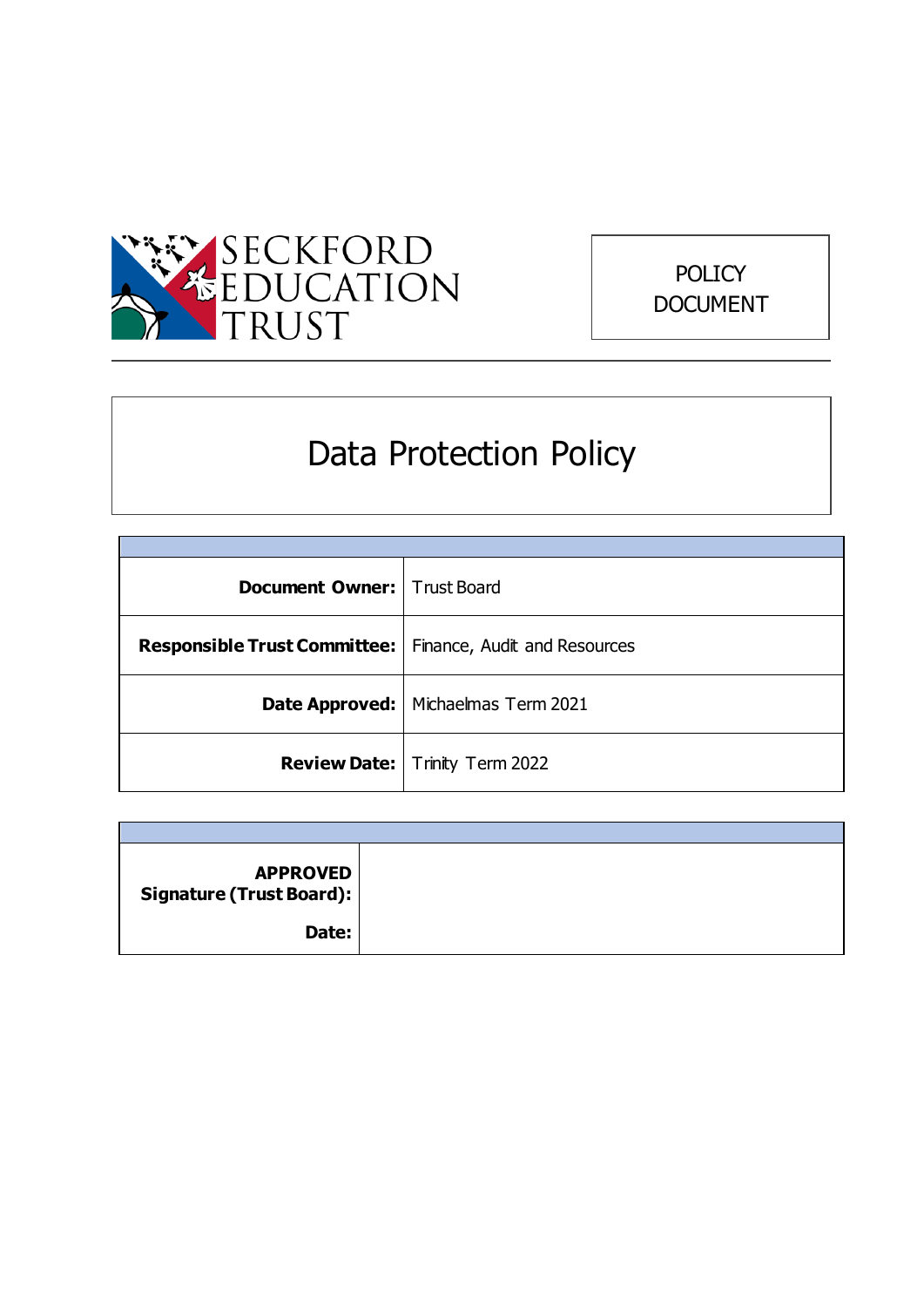

### Other relevant policies and documents

- Confidentiality Policy
- Freedom of Information Policy
- ICT Policy
- Information Security Policy
- Safeguarding Policy
- Access to Student Records Policy
- Data Protection Acts
- Records Management Policy and Schedule
- Data Privacy Notices

Explanation of Terms

| Trust                | $=$ $-$ | <b>Seckford Education Trust</b>                                                                                                                                   |
|----------------------|---------|-------------------------------------------------------------------------------------------------------------------------------------------------------------------|
| School(s)            | $=$     | schools within the Trust                                                                                                                                          |
| Personal data        | $=$     | Data from which a person can be identified, including data that, when<br>combined with other readily available information, leads to a person<br>being identified |
| Sensitive personal   |         |                                                                                                                                                                   |
| data                 | $=$     | Data such as:                                                                                                                                                     |
|                      |         | • Racial or ethnic origin                                                                                                                                         |
|                      |         | • Political opinions                                                                                                                                              |
|                      |         | • Religious beliefs, or beliefs of a similar nature                                                                                                               |
|                      |         | • Where a person is a member of a trade union                                                                                                                     |
|                      |         | • Physical and mental health                                                                                                                                      |
|                      |         | • Sexual orientation                                                                                                                                              |
|                      |         | • Whether a person has committed, or is alleged to have committed,<br>an offence                                                                                  |
| Criminal convictions |         |                                                                                                                                                                   |
| Processing           | $=$     | Obtaining, recording or holding data                                                                                                                              |
| Data subject         | $=$     | The person whose personal data is held or processed                                                                                                               |
| Data controller      | $=$     | A person or organisation that determines the purposes for which, and<br>the manner in which, personal data is processed                                           |
| Data processor       | $=$     | a person, other than an employee of the data controller, who<br>processes the data on behalf of the data controller                                               |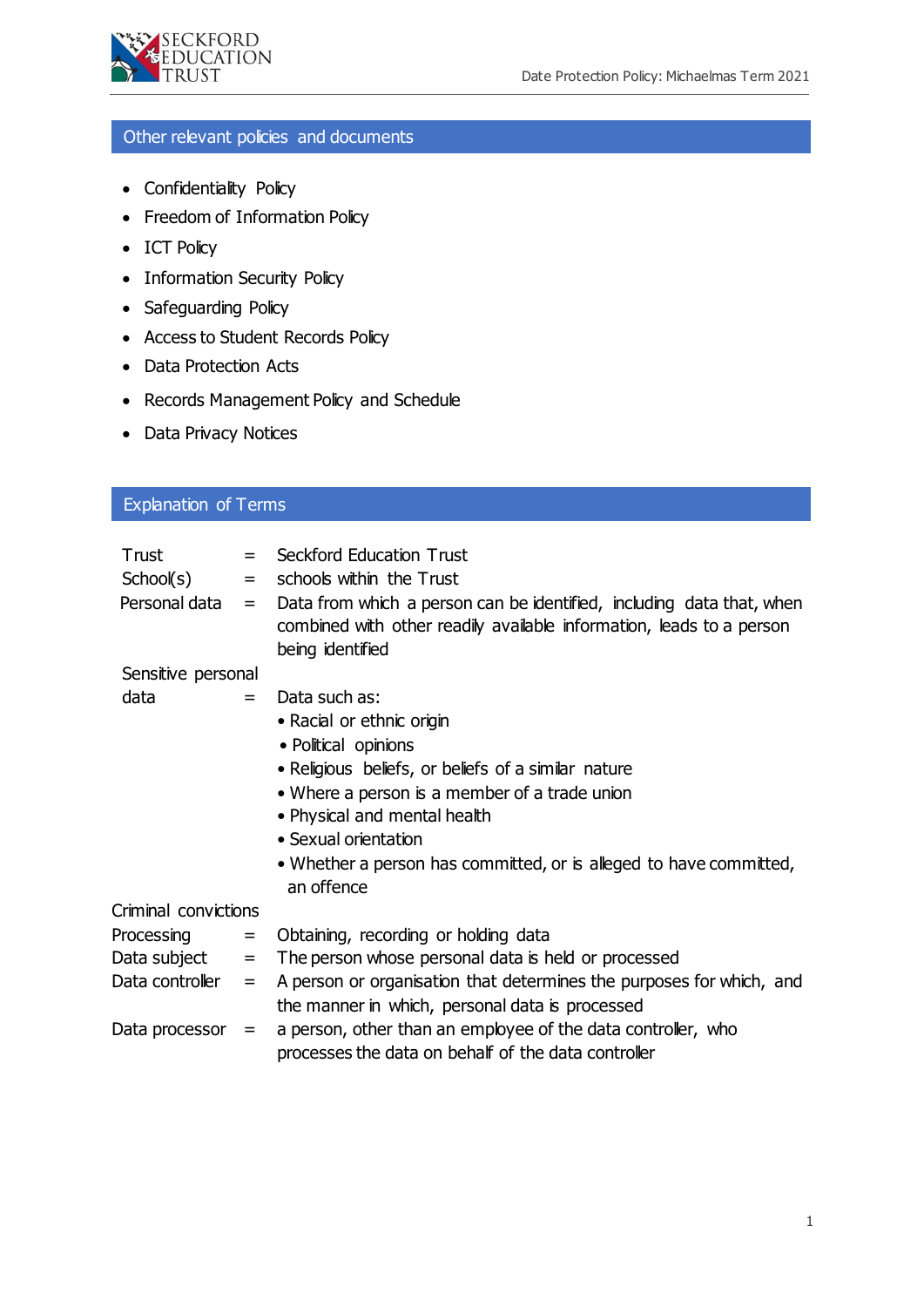

#### 1 Purpose of the Policy

This document outlines the Data Protection Policy for the Seckford Education Trust (SET) within the Trust. This policy covers the Trust and all its schools, for which the Trust is the data controller (within the meaning of the Data Protection Act 2018), and as such there is no need for each school to have its own policy.

#### 2 Introduction

The Trust and its schools collect and uses certain types of personal information about staff, students, parents / carers and other individuals who come into contact with the Trust and its Schools, in order that we may provide education and associated functions.

In addition, it may be required by law to collect and use certain types of information to comply with statutory obligations of Local Authorities (LAs), Government agencies and other bodies.

This policy is intended to ensure that personal information must be dealt with properly and securely and in accordance with the Data Protection Act 2018 and other related legislation. It will apply to information regardless of the way it is used, recorded and stored and whether it is held in paper files or electronically.

This Policy does not cover the application of the Freedom of Information Act 2000 and the Environmental Information Regulations 2004: please see our Freedom of Information Policy.

#### 3 Data Protection Act

There are 8 Data Protection Principles as laid down in the 2018 Data Protection Act which must be followed at all times, unless an exemption applies:

• Data must be processed fairly, lawfully and may only be used for the specific purposes

for which it was collected;

- Personal data shall be obtained only for one or more specific and lawful purposes;
- Personal data shall be adequate, relevant and not excessive in relation to the purpose(s) for which they are processed;
- Personal data shall be accurate and where necessary kept up to date;
- Personal data processed for any purpose(s) shall not be kept for longer than is necessary for that purpose;
- Personal data shall be processed in accordance with the rights of data subjects under the 2018 Data Protection Act;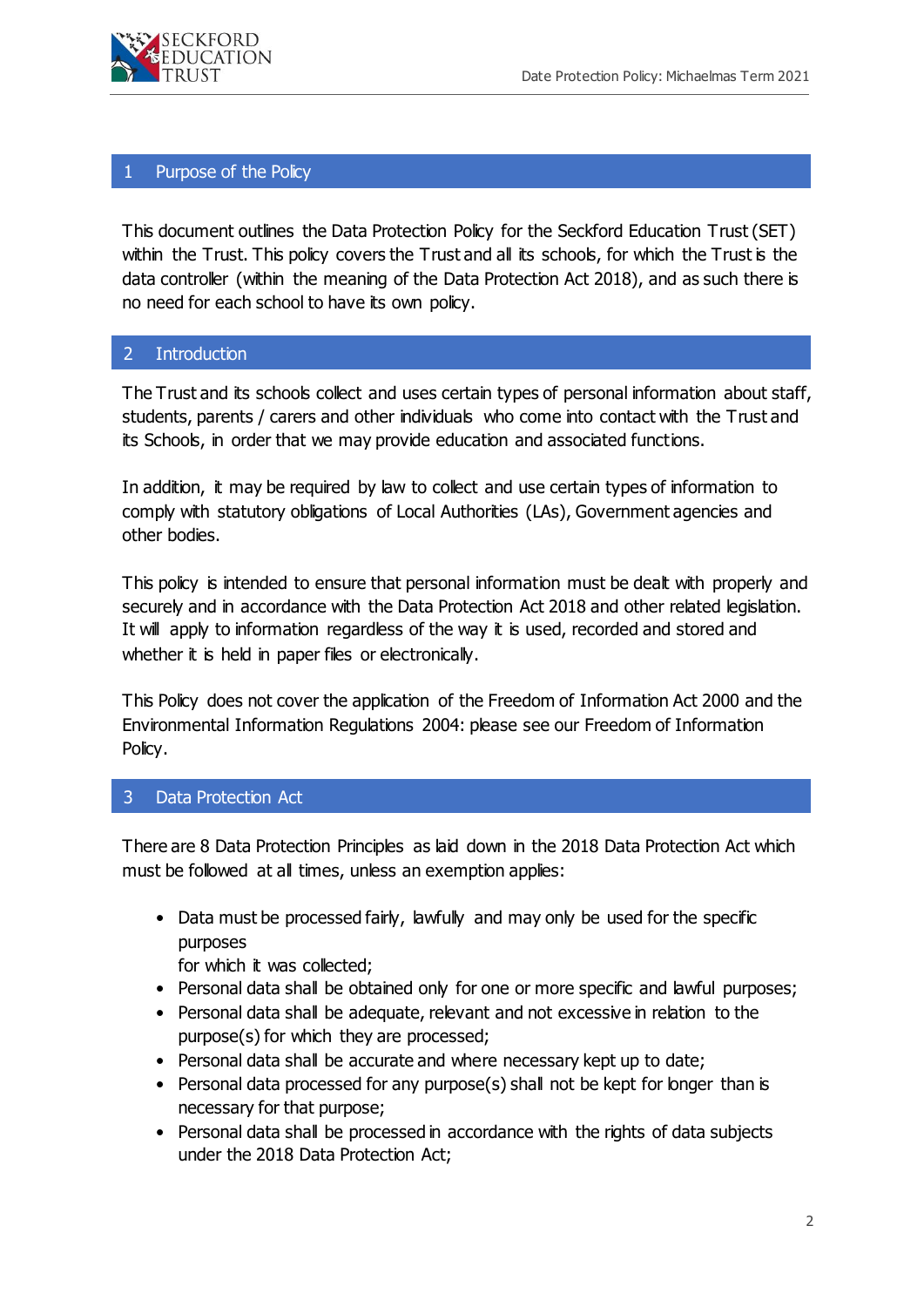

- Appropriate technical and organisational measures shall be taken against unauthorised or unlawful processing of personal data and against accidental loss or destruction of, or damage to, personal data. These include technical measures (such as firewalls) and organisational measures (such as staff training);
- Personal data shall not be transferred to a country outside the European Economic Area, unless that country or territory ensures an adequate level of protection for the rights and freedoms of data subjects in relation to the processing of personal data.

#### 4 Policy Statement

The Trust is committed to maintaining the 8 principles outlined above. This means that the Trust and its schools will:

- Obtain consent if required for the processing of personal data (please note that consent may not be required if the processing is necessary for the Trust to undertake its obligations to students, and their parents / carers: for example under a contract, or to protect students or others from harm, to fulfil the lawful and legitimate interests of the Trust, or because of some right or obligation conferred on the Trust by law);
- If information is shared we will (except in occasional circumstances where it is lawful and appropriate not to do so) explain to those concerned why, with whom and under what circumstances;
- We will check the quality and accuracy of the information we hold;
- Apply our Confidentiality Policy and Information Security Policy and procedures therein to ensure that information is securely maintained;
- Review the data we hold at regular intervals to ensure personal information is not held longer than is necessary;
- Ensure that when information is properly authorised for disposal this is done securely;
- Ensure appropriate security measures to safeguard personal information whether that is held in paper files or on our computer system;
- We will share personal information with others when it is necessary and legally appropriate to do so;
- We will refer to the Freedom of Information Policy when responding to requests for access to personal information (these requests will be recorded and this information will be reviewed by the Trust Board. An administration fee may be payable);
- We will refer to the Access to Student Records Policy when responding to requests for access to student records (these requests will be recorded and this information will be reviewed by the Trust Board. An administration fee may be payable);
- Train our staff so that they are aware of our policies and procedures;
- This policy will be updated as necessary to reflect best practice or amendments made to the Data Protection Act 2018 and subsequent legislation or regulation.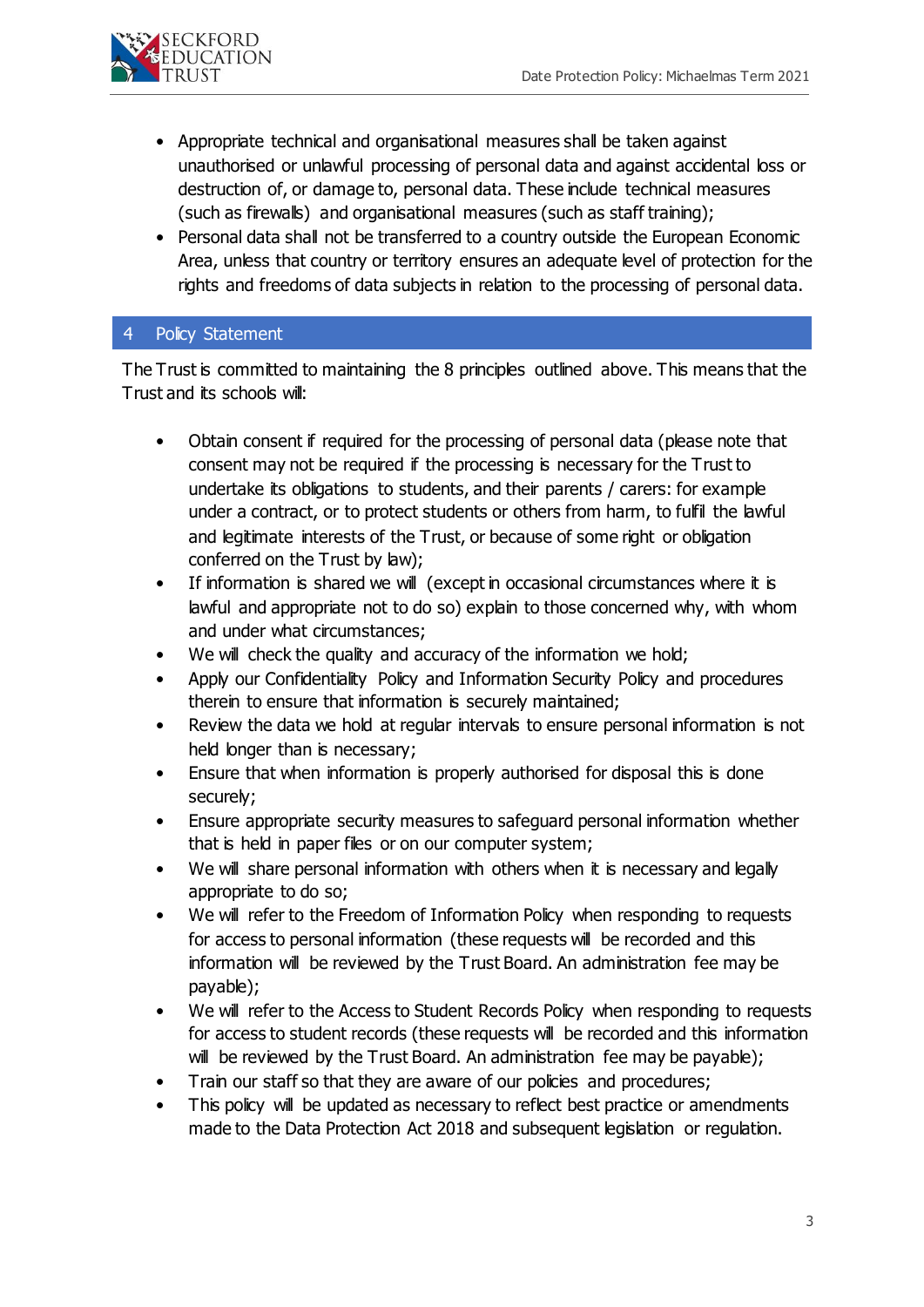

#### **Sensitive personal data**

SET schools may, from time to time, be required to process sensitive personal data about staff, students or parents. Sensitive personal data includes medical information and data relating to religion, race, trade union membership and criminal records and proceedings. Where sensitive personal data is processed by the School, the explicit consent of the subject will generally be required but there are circumstances where it is not: for example, where necessary to protect the vital interests of individuals, or where required by law (including in the context of employment) or by a statutory authority.

#### 5 Data Protection at the Trust and its schools

#### 5.1 Data Accuracy

Data held will be as accurate and up to date as is reasonably possible. If a data subject informs the Trust or its schools of a change of circumstances their records will be updated as soon as is practicable.

Where a data subject challenges the accuracy of their data, the Trust or its schools will immediately mark the record as potentially inaccurate and until resolved the marker will remain and all disclosures of the affected information will contain both versions of the information.

#### 5.2 Data adequacy and relevance

Data held about people will be adequate, relevant and not excessive in relation to the purpose for which the data is being held. In order to ensure compliance with this principle, the Trust and its schools will check records regularly for missing, irrelevant or seemingly excessive information and may contact data subjects to verify certain items of data.

#### 5.3 Authorised disclosures

The Trust and its schools will, in general, only disclose data about individuals with their consent. However there are circumstances under which the Trust and its schools may need to disclose personal data – even sensitive personal data – without explicit consent for that occasion. These circumstances are generally limited to:

- Student data disclosed to authorised recipients related to education and administration necessary for the school to perform its statutory duties and obligations;
- Student data disclosed to authorised recipients in respect of safeguarding (health, safety and welfare);
- Student data disclosed to parents / carers in respect of their child's progress, achievements, attendance, attitude or general demeanour within or in the vicinity of the school;
- Staff data disclosed to relevant authorities e.g. in respect of payroll and administrative matters; or
- where expressly requested by a relevant authority.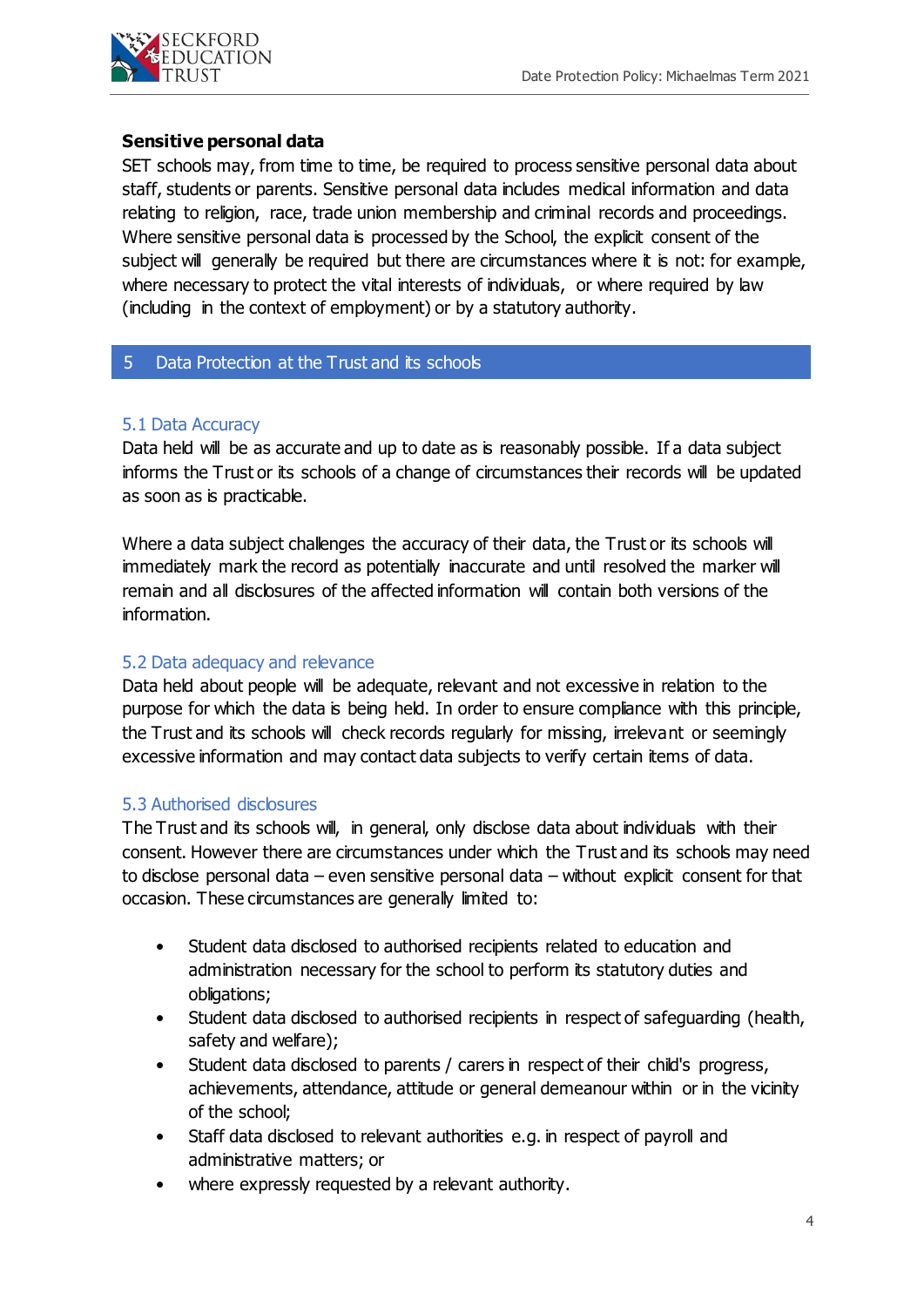

Only authorised and trained staff are allowed to make external disclosures of personal data and internal processing of personal data, in particular sensitive personal information, is handled by appropriate staff on a need-to-know basis. Data used within the schools by administrative staff, teachers and those external agencies with which we work, will only be made available where the person requesting the information is a professional legitimately working within the school who need to know the information in order to do their work.

The schools will not disclose anything on students' records which would be likely to cause serious harm to their physical or mental health or that of anyone else  $-$  including anything which suggests that they are, or have been, either the subject of or at risk of child abuse. See Safeguarding Policy for further information.

#### 5.4 Subject Access Request

Individuals have a right to make a 'subject access request' to request a copy of the personal information that we hold about them. To help individuals exercise this right we provide a form on our website. Hard copies of the form can be requested from each school's front office. We ask that SARs are made using the form so that we can ensure that we provide the information requested however subject access requests can also be made verbally or by letter or email.

Subject access requests must be submitted in writing, either by letter, email or fax. Requests should include:

- The user's name;
- A correspondence address;
- A contact number and email address;
- Details about the information requested.

The Trustwill not reveal the following information in response to subject access requests:

- Information that might cause serious harm to the physical or mental health of the user or another individual;
- Information that would reveal that the child is at risk of abuse, where disclosure of that information would not be in the child's best interests;
- Information contained in adoption and parental order records;
- Certain information given to a court in proceedings concerning the child.

Subject access requests for all or part of the student's educational record will be provided within 40 calendar days.

#### 5.5 Data and computer security

#### **Physical security**

Appropriate building security measures are in place, such as alarms, window locks and deadlocks. Only authorised persons are allowed in the network server room. Laptops and printouts are locked away securely when not in use. Visitors to the school are required to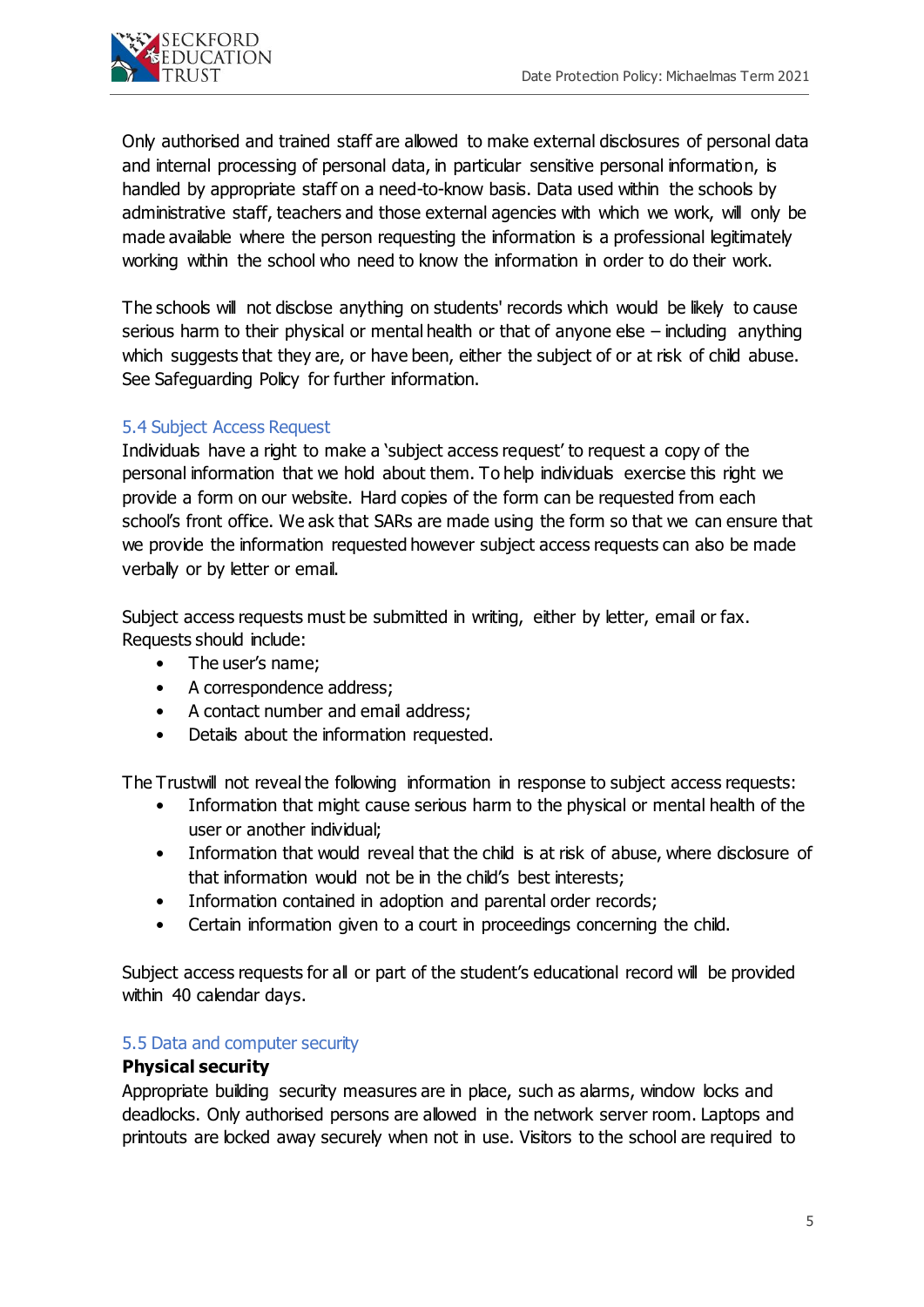

sign in and out, to wear identification badges whilst in the school and are, where appropriate, accompanied whilst in the building (see Safeguarding and Child Protection Policy).

#### **Electronic data security**

Security software is installed on all computers containing personal data. Only authorised users are allowed access to the computer files that are password protected. Computer files are backed up daily to a central, secure server.

#### **Procedural security**

In order to be given authorised access to the computer network, staff will have to sign an Acceptable Use Policy (see ICT Policy). All staff are trained in their data protection obligations and their knowledge updated as necessary. Printouts as well as source documents containing confidential information are shredded before disposal (see Information Security Policy). The Trust is liable as data controller for the acts of its staff, but individual members of staff should be aware they can be personally liable in law for security failures or wrongful disclosures including under the law of libel, confidentiality, or misuse of private information.

#### **Disposal of Records**

Personal information that is no longer needed, or has become inaccurate or out of date, is disposed of securely. For example, we will shred or incinerate paper-based records, and override electronic files. We may also use an outside company to safely dispose of electronic records.

#### 6 Training

Our staff and Trustees are provided with data protection training as part of their induction process. Data protection will also form part of continuing professional development, where changes to legislation or the Foundation's processes make it necessary.

#### 7 The General Data Protection Regulation

We acknowledge that the law is changing on the rights of data subjects and that the General Data Protection Regulation is due to come into force in May 2018. We will review working practices when this new legislation takes effect and provide training to members of staff and governors where appropriate.

#### 8 Complaints

Any complaints about this policy from outside the Trust should be made in accordance with the Trust's Complaints Policy. Any other complaints should be brought to the attention of the Head of Schoolof the relevant school in the first instance.